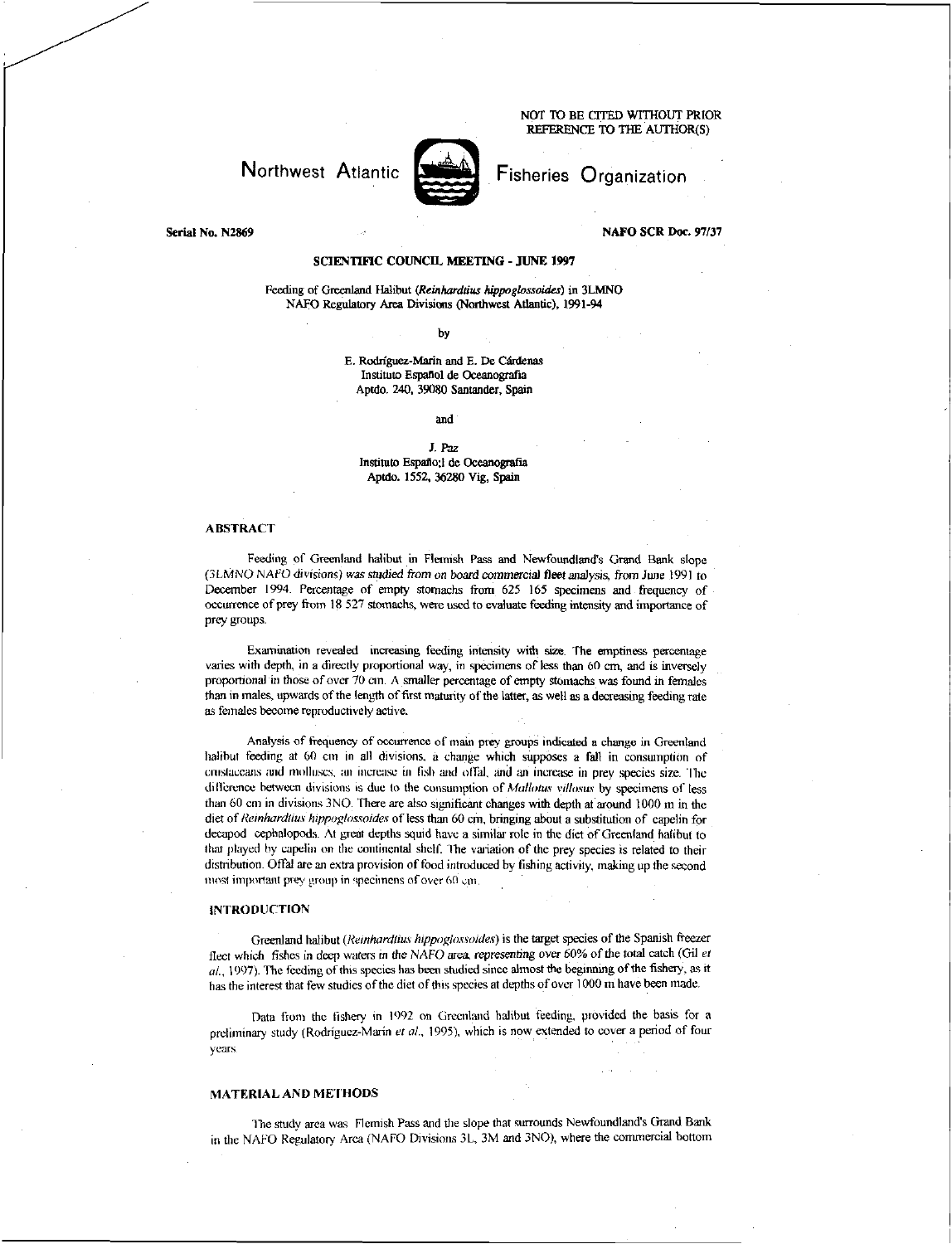trawl fleet fishes. By means of observers on board Spanish commercial ships, two kinds of sampling were carried out, the first of which consisted exclusively of determining length, sex, state of sexual maturity and state of stomach, empty or full, for each specimen. This first sampling was carried out from July 1991 to December 1994, with a total of 625 165 specimens (Table 1). From this data the emptiness index, the percentage of empty stomachs against the total was obtained, and was used as a measure of feeding intensity.

For the analysis of stomach contents, a second sampling was carried out from May 1992 to December 1994, and a total of 18 527 stomachs containing food were analyzed (Table 2). In each haul a maximum of 100 Greenland halibut were randomly sampled. Size and sex were determined for each specimen. Stomach contents were analyzed on board. The waste products from fish processing, mainly heads and tails of Greenland halibut, and heads, tails and alimentary tracts of grenadiers, were included in the category of offal (Saila, 1983).

The frequency of occurrence method was used to characterize fish feeding,  $FO=N_p/N_t*100$ , where  $N_p$  is the number of stomachs with a specific prey, and  $N_t$  is the total number of stomachs containing food analyzed.

To study Greenland halibut feeding, the following variables were taken into consideration: length, sex, maturity, depth, NAFO division and month of the year. The minimum size of each category was, in both samplings, 50 stomachs. To infer whether significant differences exist between frequencies, the Chi-square test was used  $(df = 1)$ .

## RESULTS

#### Feeding intensity

The average percentage of stomachs which were empty (%E) is 68%. Significant differences appear between NAFO Divisions  $(I<0.001)$  with a minimum value of 65% in Division M, and the maximum value of 70% in Division L. Significant differences are also found in feeding intensity between length groups, with a:%E of 73% in specimens of less than 30 cm, and 35% in those of over 90 cm (Table 3).

To study the influence of sex on feeding intensity, the emptiness index by 10 cm length groups and sex was represented through time (Figure 1). It can be seen that there is no difference in specimens of less than 40 cm, and in the 40-49 cm group females begin to show a significantly lower percentage of empty stomachs  $(P<0.001)$ , the difference becoming greater as length increases. To check whether the maturing process of females influences their- feeding intensity, the emptiness index of females *of* over 69 ern, the maximum length at first maturity estimated for this species in this area (Junquera and Saborido-Rey, 1995), was compared with the percentage of females in a maturing and spawning state, stages 2 and 3 according to a four point scale (Junquera and Zamarro, 1994), throughout the year (Figure 2). A significant correlation was found ( $r = 0,39$ ;  $P < 0,01$ ).

Depth affects the emptiness index of the different length groups in a different way, while in specimens of less than 60 cm a significant fall  $(P<0.001)$  is seen in the percentage of empty stomachs with depth. In specimens of over 69 cm the opposite trend appears, and the group of 60-69 cm would be one of transition (Table 4).

In Table 4 and Figure 3 it is clearly seen that at the same depth, large specimens have a greater feeding intensity than smaller ones. Annual rhythms are not observed, and the same trends are found for all length groups and all depth strata through time (Figure 3).

#### Diet composition

Frequency of occurrence of main prey groups by division and size (Figure 4) shows that a change comes about in Greenland halibut feeding at 60 cm in all divisions. This change represents a fall in consumption of crustaceans and molluscs, and an increase in fish and offal. Divisions 3NO are the only ones in which the frequency of occurrence of fish is constant in all length groups.

Taking the length of 60 cm as a reference to divide the total length distribution, NAFO Division (Table 5) and depth (Table 6) were taken into account There are about 60 prey items in the diet of *ileinharthius hippogloswidev* (Table 5), although the diversity of prey taxa undoubtedly increases with sampling intensity, specimens of less than 60 cm present a greater number of preys than the larger ones.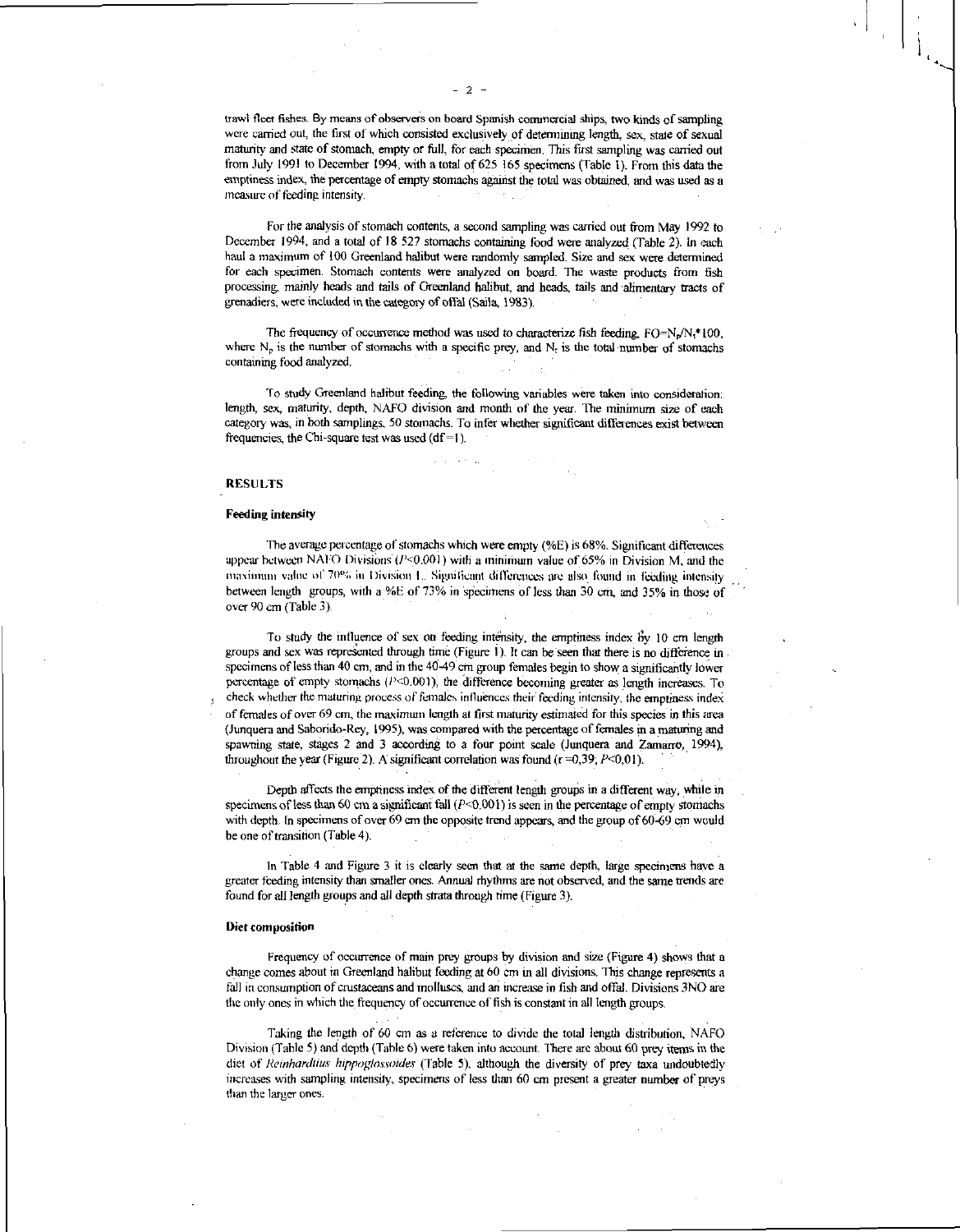#### Influence of NAFO division

Cephalopods are the most important prey group in specimens of less than 60 cm in divisions 3L and 3M, while fish are in Greenland halibut of over 60 cm in these two divisions and in the two length groups of the divisions 3NO (Table 5). This difference between divisions is due to the consumption of *Mallows rillosus* by specimens of less than 60 cm in divisions 3N0. Offal is the second most important prey group in Greenland halibut of over 60 cm in all divisions. Decapod crustaceans make up the third *most* important prey group in those of less than 60 cm in 3LM and the second in Division 3NO. The cannibalism rate in division NO is significantly higher  $(P<0,001)$  in specimens of less than 60 cm with respect to the other two divisions, while division M is that which presents the lowest rate  $(P<0.01)$  in specimens of over 60 cm.

#### Influence of depth

There is a change in the diet of specimens of less than 60 cm from 1000 m depth (Table 6). This change represents a significant increase ( $P<0,001$ ) in the consumption of cephalopods and a significant fall  $(P<0,001)$  in that of fish. The composition of fish species also varies with depth. The frequency of occurrence of macrurids, mainly *Coryphaenoides rupestris*, increases with length and with depth, as happens in the case of other prey species, such as *Gaidropsarus sp.* and *Urophvcis sp.*  The opposite occurs in the case of small sized prey species, such as *Mallotus villosus* and Myctophids. Decapod crustaceans are important at less than 800 m in both length groups, their importance diminishing as depth and length increase. The frequency of offal do not present significant variations with depth.

# DISCUSSION

We have found several factors which influence feeding intensity. In first place it increases with length of Greenland halibut, confirming the results obtained by Rodriguez-Marin *et at* (1995). It must be taken into account that as length increases, the proportion of females and the number of specimens found at greater depth increase, parameters (sex and depth) which, as we have already *seen,* also influence feeding intensity. The greater inter and infra specific competition for preys in smaller specimens with respect to larger ones, and a shorter time of digestion of prey, small invertebrates, by specimens of smaller size, must also have an influence on this trend. Secondly, feeding intensity varies with depth in an inversely proportional way in specimens of less than 60 cm, and is directly proportional in those of over 70 cm. This may be due to the availability of prey, with respect to their size and their distribution. The different trend of the emptiness index with depth as a function of size may explain the discrepancies. found in the bibliography (Churnakov and Podrazhanskaya, 1986; Bowering and Lilly, 1992; Pedersen and Riget, 1993). Variation in feeding intensity with depth must take length into account, as Rodriguez-Mann *etal.* (1995) propose.

Thirdly, there are differences between sexes. In the length group of 40-49 cm and upwards, males present a lower feeding intensity than females throughout the year. These differences in feeding intensity between sexes occur in other Pleuronectiformes, such as Limanda limanda (Lozan, 1992) and may be due to the fact that it is in this length group that males begin to mature (Kovtsova and Nizovtsev, 1985; Serebryakov *et at,* 1992). This may lead one to think that maturity brings with it a fall in feeding rate in males, which could cause an increase in the natural mortality rate of this sex, as postulated by De Cárdenas (1996). Fourthly, there is a relationship between the percentage of mature females *and their feeding* intensity from 69 cm throughout the year, in such a way that when the gonads of the females are maturing or spawning, that is to say, when there is greater reproductive activity, their feeding rate declines. This relationship has been found in other fish, such as capelin (Winters, 1969) and herring (lies, 1984).

As Bowering and Lilly (1992) also found, there is a clear dietary change between specimens both smaller and larger than 60 cm of Greenland halibut. This change is characterized by an increase in the mean size of the prey. Specimens smaller than 60 cm feed mainly on squids such as *Illex coindeti,* small *fishes* such as *Ma/lotus villains,* Myctophids, *Serrivomer bean;* and *Nezumia boirdi,*  and shrimps. On the other hand, the prey of specimens greater than 60 cm are more voluminous, the fish *Coryphaenoides rupestris. Macrurus; .herglar, Anlimora rostrata;* octopus and offal. It is obviously in this group where the highest cannibalism rate appears. Offal, mainly in the form of Greenland halibut heads, are largely consumed in every NAFO Division and at every depth stratum, mostly by large individuals due to their greater mouth size. They are an extra provision of food introduced by fishing activity (Rodriguez-Marin *et al.,* 1995). A change in feeding behaviour during ontogeny, with fish becoming more prevalent in the diet of Greenland halibut is somewhat common in other non-specialist fishes, *and is an advantage due to* the greater energy content of fish preys (Bromley, 1991).

The main difference in the diet composition between NAFO divisions 3N0 and 3LM is due to the substitution of capelin for squids in Greenland halibut feeding of less than 60 cm. It is precisely the frequency of occurrence of the cephalopods in division 3LM which is unusual with respect to that found in other studies, where the diet is dominated by two large groups: fish and crustaceans, mainly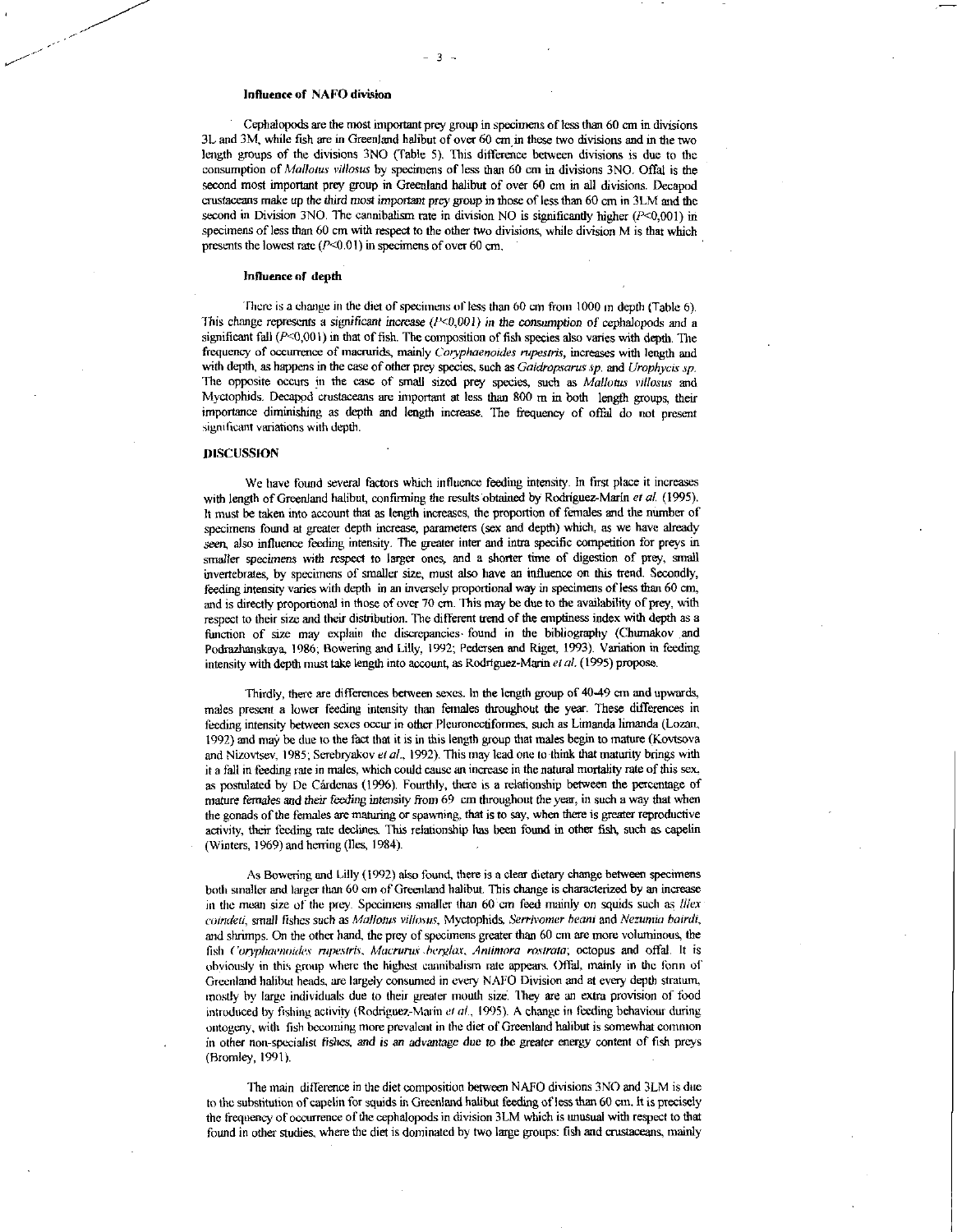*landalus borealis* (Haug and Gulliksen, 1982; Chumakov and Podrazhanskaya, 1986; Bowcring and Lilly, 1992; Pedersen and Riget, 1993). There are significant changes with depth at around 1000 m. in the diet of *Reinhardtius hippoglossoides* of less than 60 cm, where there is a substitution of capelin for decapod cephalopods. At great depths squid have a similar role in the diet of Greenland halibut to that played by capelin on the continental shelf (Rodriguez-Mann *et al.,* 1995). The composition of fish species also varies with depth, and species such as M. berglax, *C.* mpestrii, A. rostrata and Gaidropsams sp. increase with depth in the diet of specimens both larger and smaller than 60 cm. This is due to the fact that the consumption of these prey species is intimately associated with their distribution.

Thus, we have a well known element in the optimum exploitation of feeding resources, in the availability of prey, with respect to the prey length-predator length/mouth size relationship, and their distribution.

#### **REFERENCES**

- BOWERING, W.R. and G.R LILLY, 1992. Greenland halibut *(Reinhardtius hippoglossoides)* off Southern Labrador and Northeastern Newfoundland (Northwest Atlantic) feed primarily on capelin *(Mallotus villosus). Neth. J. Sea Res.*, 29(1-3): 211-222.
- BROMLEY, P.J. 1991. Gastric evacuation and feeding in cod *(Gadus morhua* L.) *ICES Mar. Set Symp.* 193: 93-98.
- CHUMAKOV, *kIC* and SG\_ PODRAZHANSKAYA, 1986. Feeding of Greenland halibut *(Reinhardtius hippoglossoides)* in the Northwest Atlantic. *NAPO SaCounSludies,* 10: 47- 52.
- DE CARDENAS, E. 1996. The Females Ratio by Length as an Indicator of Sexual Differences in Mortality of Greenland Halibut *(Reinhardtius hippoglossoides)* at Ages 8+. *NAM SCR.*  95/29. Serial No. N2538 *Doc.*
- GIL, J., E. DE CÁRDENAS and E. RODRÍGUEZ-MARÍN, 1997. Evolution of Yields and Mean Lengths of the Catch of Greenland halibut in Divisions 3LMNO of the NAFO Regulatory Area *NAI,0 SCR Doc.* 97/.
- HAUG, T. and B. GULLIKSEN, 1982, Size, Age, Occurrence, Growth, and Food of Greenland Halibut, *Reinhardtius hippoglossoides* (Walbaum) in Coastal Waters of Western Spitzbergen.. Sarsia, 68: 293-297.
- ILES, T.D. (1984) Allocation of resources to gonad and soma in Atlantic herring *Clupea harengus*  L. In: *Fish Reproduction: Strategies and Tactics.* G.W. Potts and R.J. Wootton (eds), Academic Press, London. 331-347 p.
- jUNQUERA, S. and J. ZAMARRO, 1994. Sexual maturity and spawning of Greenland halibut *(Reinhardaus hippoglossoides)* from Flemish Pass Area. *NAM Sci.Coun. Studies,* 20: 47- 52.
- JUNQUERA, S. and F. SABORIDO-REY, 1995. Temporal and Spatial Variation in Length at Maturity in 3LM and 3NO Greenland halibut. *NATO SCR Doc.* 95/29. Serial No. N2538.
- KOVTOSOVA, M.V. and G.P. NIZOVTSEV, 1985. Peculiarities of growth and maturation of Greenland halibut of the Norwegian-Barents Sea stock in 1971-1984. *ICES* C.M. 1985/G:7.
- LOZAN, J.L., 1992. Sexual differences in food intake, digestive tract size and growth performance of the dab, *timanda limandal...../. Sea Res,* 29'. 223-227.
- PEDERSEN, S.A. and F. RIGET, 1993. Feeding habits of Redfish *(Sebastes* spp.) and Greenland halibut *(Reinhardtius hippoglossoides)* in West Greenland waters. ICES *.1. mar. Sci.*  445-459.
- RODRIGUEZ-MARIN, E., A. PUNZON and J. PAZ. 1995. Feeding patterns of Greenland halibut *(Reinhardtius hippoglossoides)* in Flemish Pass (Nortwest Atlantic). *NAFO Sci.Coun. Studies,* 23: 43-54.
- SAILA, S.B. 1981 importance and assessment of discards in commercial fisheries. *FAO Fisheries Circular* No. 765.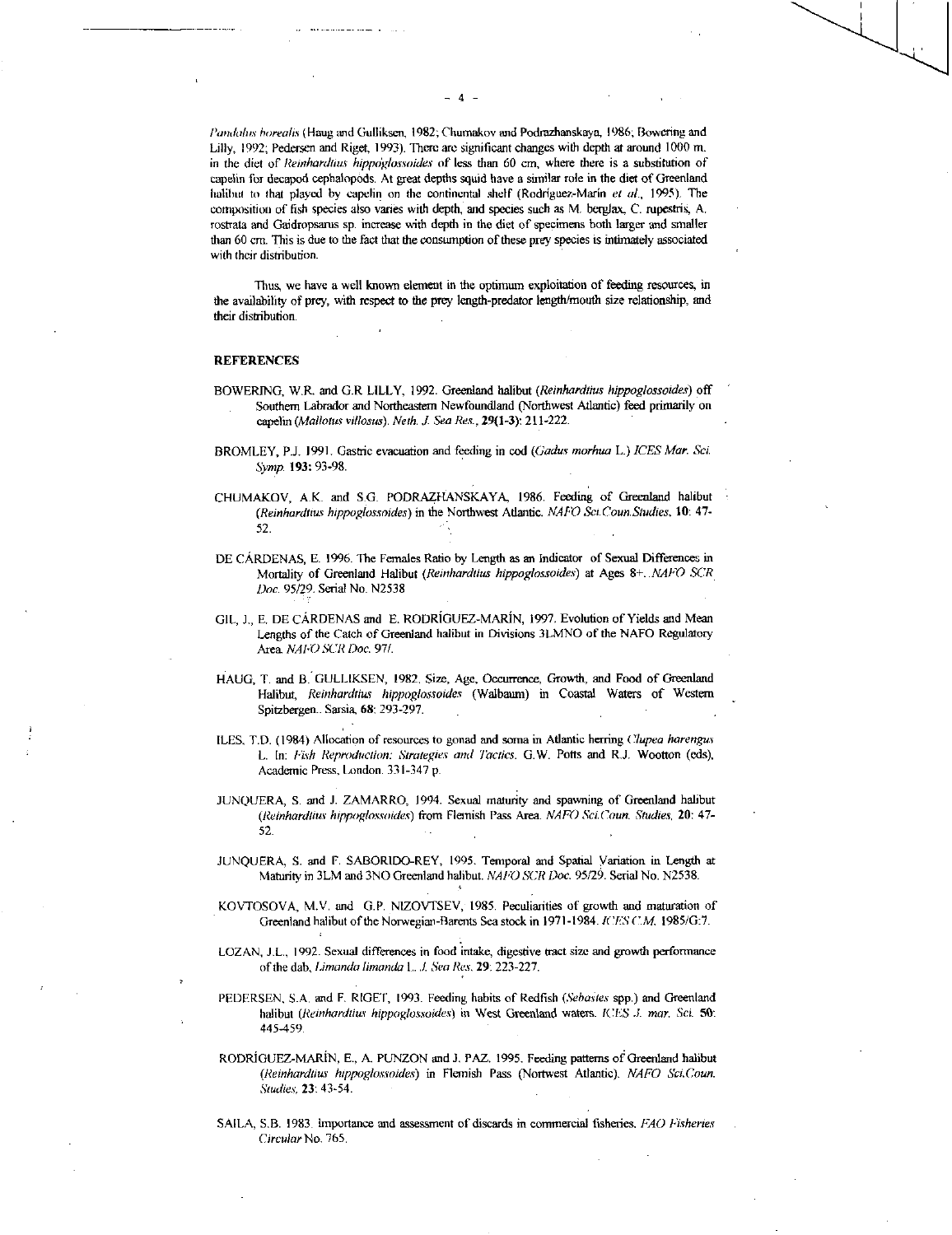SEREBRYAKOV, V.P., A.K. CHUMAKOV, and 1.1. TEVS, 1992. Spawning stock population fecundity and year-class strength of Greenland halibut *(Reinhardtius hippoglossotdes)* in the Northwest Atlantic 1969-1988.1 *Northw. Ad. Fish. Sci. 14:* 107-113.

WINTERS , G.H. 1969. Capelin *(Mallotus vtllosus).* In: *Encyclopedia of marine resources.* F.E. Firth (ed.), Van Nostrand Reinhold, New York . 94-101 p.

|              |                   | YEAR   |        |        |        |              |
|--------------|-------------------|--------|--------|--------|--------|--------------|
| Idivision    | <b>IDEPTH</b>     | 91     | 92     | 93     | 94     | <b>TOTAL</b> |
|              | $<$ 800 m         | 3522   | 15256  | 1675   | 9106   | 29559        |
|              | 800-999 ml        | 15296  | 58207  | 22453  | 18938  | 114894       |
|              | 1000-1199 ml      | 32828  | 54596  | 19142  | 11538  | 118104       |
|              | >1199 ml          | 3980   | 26841  | 5101   | 4581   | 40503        |
| lМ           | $< 800 \text{ m}$ | 1438   | 1791   |        |        | 3229         |
|              | 800-999 ml        | 4897   | 8059   | 4293   | 3497   | 20746        |
|              | 1000-1199 mi      | 57077  | 54381  | 8755   | 15849  | 136062       |
|              | $\sim$ 1199 ml    | 40566  | 24630  | 954    | 4878   | 71028        |
| INO          | <800 ml           | 1465   | 1128   | 4101   | 6869   | 13563        |
|              | $800 - 999$ m     | 0      | 7979   | 16672  | 14626  | 39277        |
|              | 1000-1199 m       | 77     | 5591   | 11888  | 9073   | 266291       |
|              | $>1199$ m         | 0      | 326    | 5159   | 6086   | 11571        |
| <b>TOTAL</b> |                   | 161146 | 258785 | 100193 | 105041 | 625165       |

Table I Number of stomachs analyzed, by division, depth and year, to obtain the emptiness index.

Table 2.Number of stomachs containing food analyzed by NAFO Division, depth and year.

| No STOMACHS     |                        | YEAR |      |      |              |  |
|-----------------|------------------------|------|------|------|--------------|--|
| <b>DIVISION</b> | <b>DEPTH</b>           | 92   | 93   | 94   | <b>TOTAL</b> |  |
| ↳               | $< 800 \text{ m}$      | 1244 | 227  | 62   | 1533         |  |
|                 | 800-999 m              | 1724 | 1993 | 219  | 3936         |  |
|                 | 1000-1199 m            | 729  | 2074 | 409  | 3212         |  |
|                 | >1199 m                | 135  | 643  | 132  | 910          |  |
| M               | $<$ 800 $\,\mathrm{m}$ | 85   | 0    |      | 85           |  |
|                 | 800-999 m              | 72   | 211  | 92   | 375          |  |
|                 | 1000-1199 m            | 305  | 664  | 925. | 1894         |  |
|                 | $>1199 \text{ m}$      | 58   | 108  | 206  | 372          |  |
| <b>NO</b>       | $<$ 800 m              | 0    | 233  | 138  | 371          |  |
|                 | 800-999 m              | 405  | 1603 | 500  | 2508         |  |
|                 | 1000-1199 m            | 261  | 1749 | 571  | 2581         |  |
|                 | $>1199 \text{ m}$      |      | 321  | 422  | 750)         |  |
| TOTAL           |                        | 5025 | 9826 | 3676 | 18527        |  |

Table 3. Emptiness percentage (%E) by size group. *P* is the probability that each %E is not different between consecutive size groups,\*\*\*\*= $P<0.001$ ;\*=0.05> $P>0.01$ .

| $ SIZE (cm)$ $  \leq 30$ |       |  |  | $30-39$ 40-49 50-59 60-69 70-79 80-89 | $\rightarrow$ 901. |
|--------------------------|-------|--|--|---------------------------------------|--------------------|
| %E                       | 72.6. |  |  | 74,0 76,8 69,6 53,4 43,6 37,2         | 34.7               |
|                          |       |  |  |                                       |                    |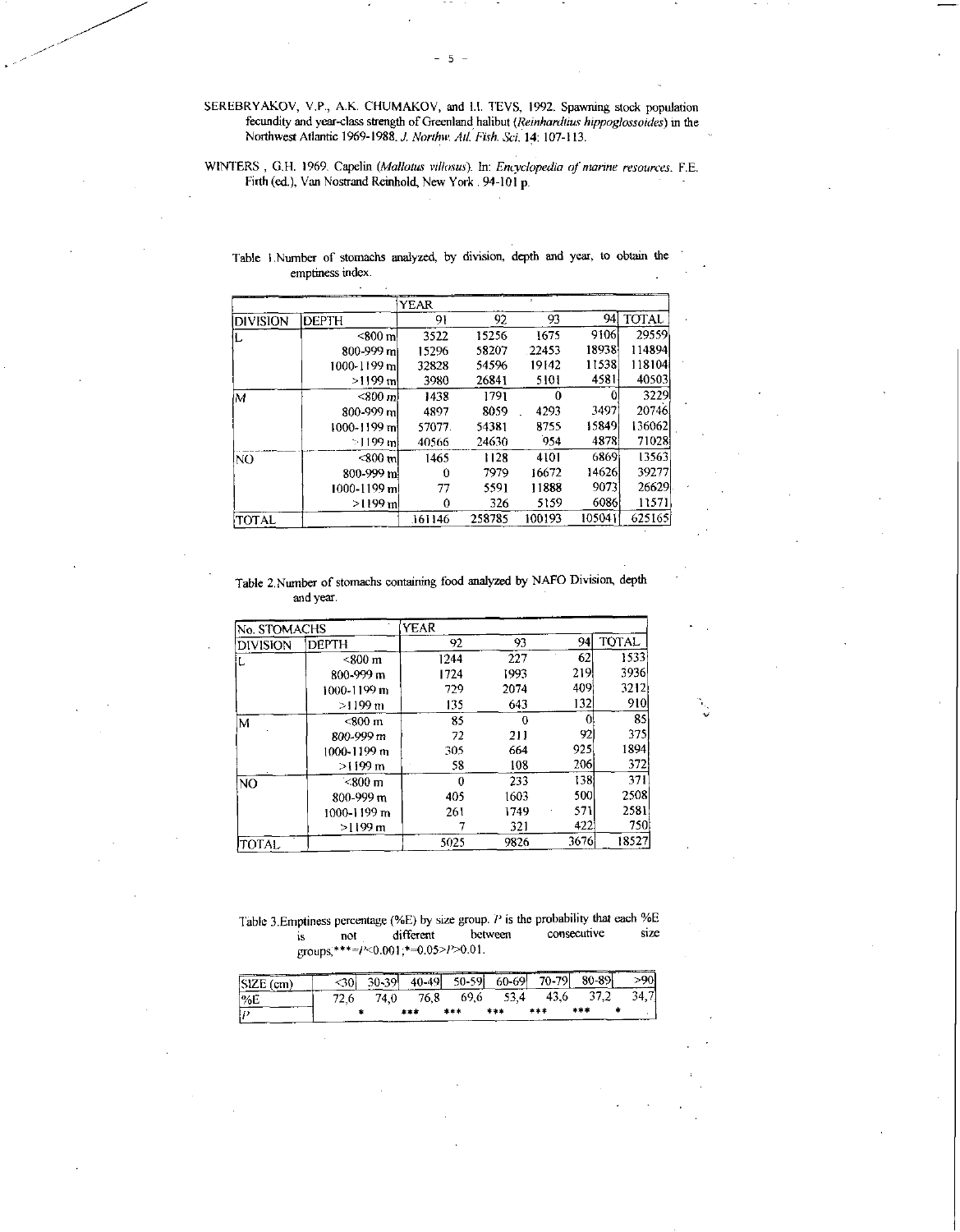| Table 4. Emptiness percentage (%E) by size group and depth. P is the probability that each %E |  |  |
|-----------------------------------------------------------------------------------------------|--|--|

is not different between consecutive depth strata,  $***=P<0.001$ ;  $+(-0.01)P>0.001$ ;  $+(-0.05)P>0.01$ ; ns = non significant.  $\frac{1}{\sqrt{2}}$ 

|               |     | <b>SIZE</b> |       |           |        |       |           |
|---------------|-----|-------------|-------|-----------|--------|-------|-----------|
| <b>DEPTH</b>  |     | $<$ 40      | 40-49 | 50-59     | 60-69  | 70-79 | >79       |
| $\approx 800$ | %E  | 67,7        | 66,4  | 61,0      | 55.4   | 52    |           |
|               |     | ***         | ***   | $* * *$   | ns     | ns    |           |
| 800-999       | '%E | 73,6        | 73.5  | 67,1      | 54,9   | 49.1  | 42,3      |
|               | Ð   | $* * * *$   | $***$ | ***       | $\ast$ | **    | <b>ns</b> |
| 1000-1199     | %E  | 79,2        | 80.6  | 72,3      | 56,0   | 46.4  | 38,8      |
|               |     | $***$       | ns    | <b>ns</b> | $***$  | $***$ | ***       |
| >1199         | %E  | 81,3        | 80,8  | 67,4      | 48,0   | 37.6  | 32,9      |

Table 5 Prey items expressed as frequency of occurrence by length group and NAFO Division, + indicates presence but percentage <0.5.  $\sim$   $\sim$ 

 $\sim$  $\mathcal{L}$ 

 $\mathcal{A}=\mathcal{A}$ 

 $\sim$ 

| <b>NAFO DIVISION</b>           | Г            |           | M         |                | NO        |           |  |
|--------------------------------|--------------|-----------|-----------|----------------|-----------|-----------|--|
| PREY TAXA<br>SIZE (cm)         | <60          | > 59      | -60       | > 59           | $\leq 60$ | > 59      |  |
| Nemichthys scolopaceus         | $\ddot{}$    |           |           |                |           |           |  |
| Serrivomer beani               | 0.7          | $\ddot{}$ | ÷         | $\ddot{}$      | 0.6       |           |  |
| Synaphobranchus Kaupi          | $\ddot{}$    |           |           |                |           |           |  |
| Gadidae unidentified           | ÷            |           |           |                |           |           |  |
| Gadus morhua                   |              | 0.8       | $\ddot{}$ |                |           |           |  |
| Gaidropsarus sp.               | $\ddot{}$    | 1.5       | $\ddot{}$ | 1.5            |           |           |  |
| Merluccius bilinearis          |              |           |           |                |           |           |  |
| Urophycis chesteri             |              | ÷         |           | $\ddot{}$      |           |           |  |
| Urophycis sp.                  |              | 14        | $+$       | 1.9            |           |           |  |
|                                | ÿ            |           |           |                |           |           |  |
| Coryphaenoides rupestris       | 2.3          | 62        | 7.7       | $22.0^{\circ}$ | 3.6       | 8.1       |  |
| Macrouridae unidentified       | $2.5 \times$ | 5.4       | 3.3       | 5.4            | 3.6       | 10.2      |  |
| Macrourus berglax              | 0.9          | 3.8       | 1.3       | 2.3            | 0.8       | 23        |  |
| Nezumia bairdi                 | 3.5          | 1.9       | 3.0       | 2.0            | 3.1       | 3.9       |  |
| Total Macrouridae              | 9.2          | 17.3      | 15.2      | 31.7           | 11.2      | 24.5      |  |
| Antimora restrata              | 0.5          | 2.7       | 1.6       | 6.7            | 1.5       | 6.9       |  |
| Fish larva                     |              |           | $+$       |                |           |           |  |
| Lophius americanus             |              |           |           | ÷              |           |           |  |
| Melanocetus sp.                |              |           |           |                |           |           |  |
| Lampadena speculigera          | $\ddot{}$    |           |           |                |           |           |  |
| Myctophids unidentified        | 0.9          | $\ddot{}$ | 1.0       | 0.5            |           |           |  |
| Paralepididae                  |              |           | $+$       | 4              |           |           |  |
| Notacanthus chemnitzi          | $\ddot{}$    | $\ddot{}$ | 4.        | $\ddot{}$      |           |           |  |
| Pisces unidentified            | 19.6         | 17.7      | 15.2      | 15.9           | 18.3      | 21.7      |  |
| Ammodytes sp.                  |              |           |           |                | ÷         | $\ddot{}$ |  |
| Anarhichas spp.                |              | $\ddot{}$ |           |                |           |           |  |
| Cottunculus sp.                |              |           |           |                |           |           |  |
| Cyclopierus lumpus             |              |           |           |                |           |           |  |
| Chiasmodon niger               | 4            |           |           |                |           |           |  |
| Sebastes spp.                  |              | 1.9       |           | 0.5            |           | 0.8       |  |
| Lycodes sp.                    |              | 1.2       | $^{+}$    | 0.8            |           | $\ddot{}$ |  |
| Petromyzon marinus             |              | ٠ŀ        |           |                |           |           |  |
| Glyptocephalus cynoglossus     |              | $\ddot{}$ |           |                |           | 0.6       |  |
| Hippoglossoides platessoides   |              | t         |           |                |           | 1.3       |  |
| Reinhardtius hippoglossoides   |              | 45        |           | 2.3            | 1.2       | 4.2       |  |
| Pleuronectiformes unidentified |              |           |           |                | $\ddot{}$ | ÷         |  |
| Alepocephalus sp.              |              |           |           |                | $\ddot{}$ |           |  |
| Chauliodus sloani              | $\ddotmark$  |           |           |                | $\ddot{}$ |           |  |
| Mallotus villosus              | 2.6          |           |           |                | 21.1      | 0.8       |  |
| Raja radiata                   |              |           |           |                |           |           |  |
| Rajidae unidentified           |              |           |           |                |           |           |  |
| Sharks unidentified            |              |           |           |                |           |           |  |
| Centroscyllium fabricii        |              |           |           |                |           |           |  |
| TOTAL FISH                     | 35.8         | 51.5      | 35.1      | 62.4           | 55.0      | 62.3      |  |

 $\ddot{\phantom{a}}$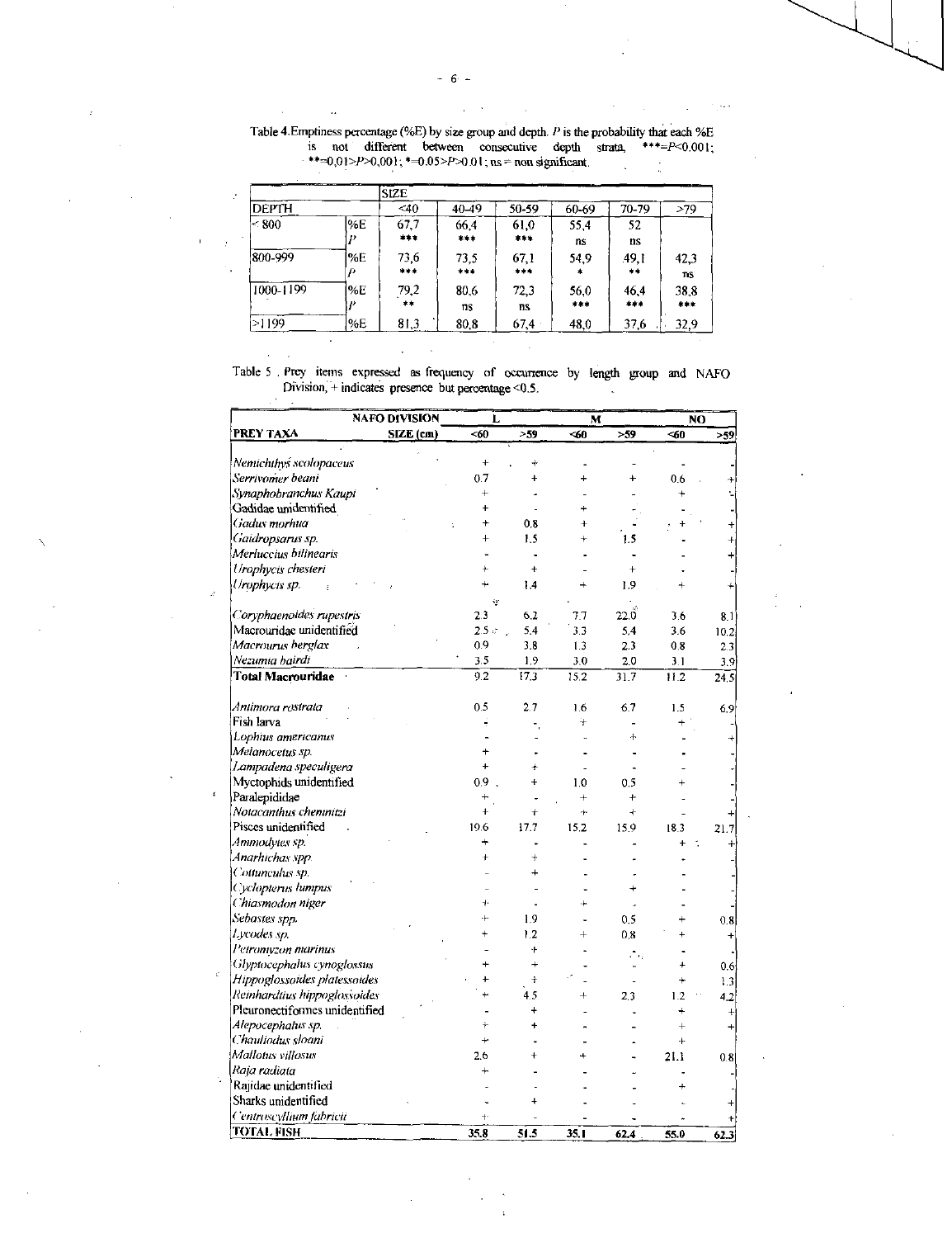|                                                   | <b>NAFO DIVISION</b> | L          |                | M                    |                          | N <sub>0</sub> |           |
|---------------------------------------------------|----------------------|------------|----------------|----------------------|--------------------------|----------------|-----------|
| <b>PREY TAXA</b>                                  | SIZE (cm)            | -60        | >59            | <60                  | >59                      | -60            | >59       |
|                                                   |                      | $\ddot{}$  |                |                      |                          | 0.7            |           |
| Amphipoda                                         |                      |            |                | ٠.                   |                          | $\ddot{+}$     |           |
| Hypenidea                                         |                      | $\ddot{}$  |                |                      |                          |                |           |
| Copepoda                                          |                      | 0.6        |                | 0.6                  |                          | ٠<br>1.1       |           |
| Crustacea unideritified                           |                      | $\ddot{}$  |                | ä.                   |                          |                |           |
| Brachyura unidentified                            |                      | $\ddot{}$  |                | $\ddot{}$            |                          |                |           |
| Hyas sp.                                          |                      |            |                |                      | $\ddot{}$                |                | 0.8       |
| Decapoda unidentified                             |                      | 12.7       | 19             | 4.6                  |                          | 9.6            |           |
| Acanthephyra pelagica                             |                      | $\ddot{}$  | $\overline{a}$ | $\ddot{}$            |                          | $\ddot{}$      |           |
| Caridea unidentified                              |                      | 0.5        | ÷              | $\ddot{\phantom{1}}$ |                          | $\ddot{}$      |           |
| Natanna unidentified                              |                      | 5.1        | 1.2            | 3.0                  | 0.5                      | 8.3            | 2.3       |
| Pandalus borealis                                 |                      | 0.5        | $\ddot{}$      |                      |                          | 2.0            | 0.5       |
| Pasiphaea tarda                                   |                      | $\ddot{}$  |                |                      |                          | 0.6            | 4         |
| Penaeidea unidentified                            |                      | ÷,         |                |                      |                          | $\ddotmark$    |           |
| Plesiopenaeus edwardsianus                        |                      | $\ddot{+}$ | $\ddot{}$      |                      |                          |                |           |
| Total Natantia                                    |                      | 6.6        | 1.5            | 3.4                  | 0.5                      | 11.3           | 2.8       |
| <b>TOTAL CRUSTACEA</b>                            |                      | 20.4       | 3.5            | 8.6                  | 0.9                      | 22.8           | 3.7       |
| Bivalvia                                          |                      | $+$        | ٠              |                      | $\overline{\phantom{a}}$ |                |           |
|                                                   |                      | 27.6       | 5.2            | 25.9                 | 2.6                      | 11.7           | 4.3       |
| Cephalopoda unidentified<br>Decapoda unidentified |                      | 6.1        | 0.7            | 10.7                 | Ħ                        | 5.3            | 2.4       |
| Illex coindeti                                    |                      | 6.6        | 1.2            | 12.3                 | 2.3                      | 2.4            | 1.0       |
| Octopoda                                          |                      | 0.9        | 1.3            | 1.1                  | 0.8                      | 1.0            | 3.0       |
|                                                   |                      | ÷          |                | ÷                    | ÷                        | $\ddot{}$      |           |
| Gastropod                                         |                      | $\ddot{}$  | $\ddot{}$      | $+$                  | $\ddotmark$              | $\ddot{}$      |           |
| Mollusca unidentified<br><b>TOTAL MOLLUSCA</b>    |                      | 41.2       | 8.6            | 50.2                 | 7.1                      | 20.6           | 4<br>10.7 |
|                                                   |                      |            |                |                      |                          |                |           |
| Echinodermata unidentified                        |                      | $+$        |                |                      |                          | $\ddot{}$      |           |
| Echinoidea (Reg. and Irreg.)                      |                      |            |                | Ł                    |                          |                |           |
| Cnidaria                                          |                      | $\ddot{}$  |                |                      |                          |                |           |
| Scyphozoa                                         |                      | $\ddot{}$  |                |                      |                          |                |           |
| Ctenofora                                         |                      |            |                |                      |                          |                |           |
| Polychaeta                                        |                      | $\ddot{}$  |                |                      |                          |                |           |
| Porifera                                          |                      | $+$        |                |                      | ÷                        |                |           |
| Unidentified                                      |                      | 2.7        | 4.4            | 3.5                  | 3.3                      | 0.8            |           |
| Ship debris                                       |                      | $\ddot{+}$ | $\ddot{}$      |                      | ÷                        | $+$            |           |
| TOTAL OTHER                                       |                      | 2.9        | 4.7            | 3.7<br>$\mathbf{r}$  | 3.7                      | 1.0            | 0.6       |
| <b>OFFAL</b>                                      |                      | 5.7        | 40.4           | 6.4                  | 35.9                     | 4.1            | 31.3      |
| TOTAL No. OF STOMACHS                             |                      | 7664       | 1928           | 1661                 | 1064                     | 4257           | 1953      |
| TOTAL No OF PREY TAXA                             |                      | 48         | 31             | 26                   | 23                       | 33             | 29        |
| <b>MEAN DEPTH</b>                                 |                      | 991        |                |                      | 1086                     |                | 1022      |

Table 5 (cont.). Prey items expressed as frequency of occurrence by length group and NAFO Division, + indicates presence but percentage <0.5.

 $\mathcal{P}_{\mathcal{A}}$ 

 $\sim 10^4$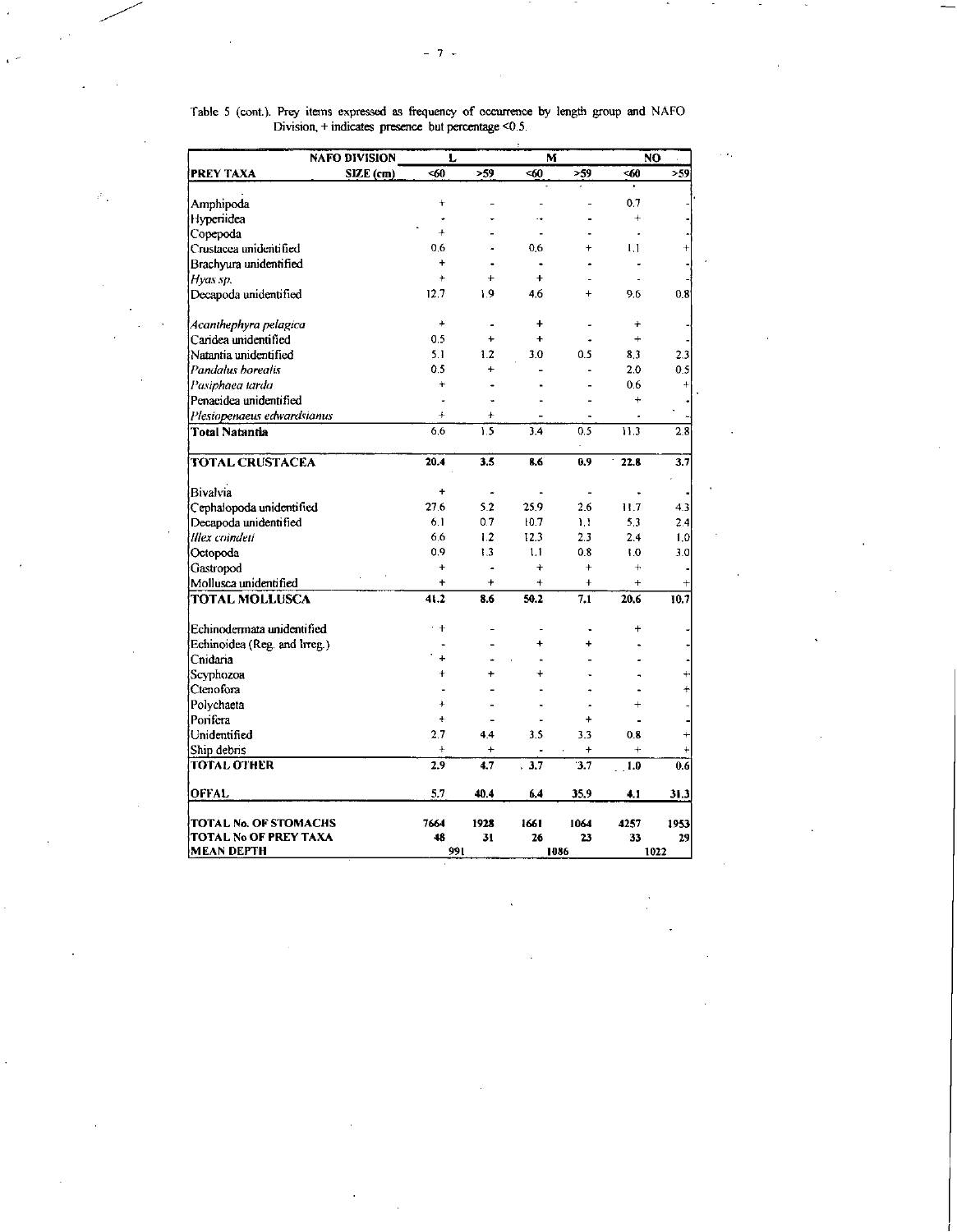$\label{eq:2.1} \left\langle \alpha_{\alpha\beta} \right\rangle = - \left\langle \alpha_{\alpha\beta} \right\rangle = - \left\langle \alpha_{\sigma\beta} \right\rangle \left\langle \alpha_{\beta\beta} \right\rangle$ 

۰, e

 $\mathbf{A}$  $\epsilon$  .

 $\ddot{\phantom{a}}$  $\epsilon$  .

Table 6 Prey items expressed as frequency of occurrence by length group and depth stratum,<br>+indicates presence but percentage <0.5.

 $\epsilon$  $\chi$  .

| <i>numeros</i><br>μιν<br>DEPTH (m) | кис он реголице      | w.s.<br>< 800        |                      | 800 - 999         |                | 1000 - 1199    |                      | >1200            |  |
|------------------------------------|----------------------|----------------------|----------------------|-------------------|----------------|----------------|----------------------|------------------|--|
| SIZE <sub>(cm)</sub><br>PREY TAXA  | < 60                 | >60                  | -60                  | >60               | < 60           | >60            | <60                  | $\times 0$       |  |
| Nemichthys scolopaceus             |                      |                      | ተ                    | 0.5               | $\ddot{}$      |                | $\overline{a}$       |                  |  |
| Serrivemer beani                   | 13                   |                      | 0.7                  | $\pmb{+}$         | $\overline{+}$ | $\ddot{}$      | $\ddot{}$            | $\ddot{}$        |  |
| Gachis mortuu                      | $\ddot{}$            |                      | $\,{}^+$             | +                 | $^{+}$         | $\ddot{}$      | $\ddag$              | 0.8              |  |
| Gaidropsarus sp.                   | 4                    |                      | $\ddot{}$            | 0.6               | $\ddot{}$      | 1.0            | ÷                    | 1.2              |  |
| Urophycis chesteri                 |                      |                      | $\ddot{\phantom{0}}$ |                   | L.             | $^{+}$         | $\ddot{}$            | 0.7              |  |
| Urophycis sp.                      |                      |                      | $^{+}$               | 0.8               | $^{+}$         | 0.7            | +                    | 21)              |  |
|                                    |                      |                      |                      |                   |                |                |                      |                  |  |
| Coryphaenoides rupestris           | $\ddot{}$            |                      | $1.6 -$              | 5.5               | 5.5            | 10.1           | 10.0                 | 16.2             |  |
| Macrouridae unidentified           | 0.8                  |                      | 2.3                  | 5.2               | 42             | 7,3            | 5.0                  | 97               |  |
| Macrourus berglax                  | <sup>+</sup>         | ٠                    | 1.0                  | 3.2               | 1.1            | 3.0            | 0.7                  | 2.5              |  |
| Nezumia hairdi                     | 1.9                  | 8.5                  | 4.7                  | 42                | 2.7            | 2.4            | 1.1                  | 1.7              |  |
| Total Macrouridae                  | 3.2                  | 8,5                  | 9.6                  | 18.1              | 13.4           | 22.8           | 16.8                 | 30.2             |  |
| Antimora rostrata                  | +                    |                      | 0.7                  | 50                | 1.5            | 5.4            | 0.9                  | 5.0              |  |
| Myctophids unidentified            | $^{+}$               | 2.1                  | 0.7                  | $\ddot{}$         | 0.7            | $^{+}$         | 0.6                  | $^{+}$           |  |
| Notacantmis chemnitzi              | $\overline{a}$       | ٠                    | $\ddot{}$            | 0.5               | 4              | $\ddot{}$      | ä,                   | $+$              |  |
| Ammodytes sp.                      | 0.5                  |                      | $\ddot{}$            | $\overline{a}$    | $^{+}$         | $+$            | $\cdot$ +            |                  |  |
| Sebastes sp.                       | $\ddot{}$            | 2.1                  | $^{+}$               | 1.0               | $+$            | Lŀ             | ÷                    | 1.5              |  |
| Lycodes sp.                        | ÷                    | i.                   | $^{+}$               | $+$               | $\ddot{}$      | 0.9            | ÷                    |                  |  |
|                                    | $\ddot{\phantom{0}}$ |                      | $\ddot{}$            |                   | $\ddot{}$      | $^{+}$         | $^{+}$               | 0.6              |  |
| Hippoglossoides platessoides       |                      |                      |                      | 2.1               |                |                |                      | ÷                |  |
| Reinhardtius hippoglossoides       | t                    | 2.1                  | 0.7                  | 2.8               | 0.7            | 4.7            | $^{+}$               | 2.7              |  |
| Mallouis villosus                  | 9.7                  | 2.1                  | 13.3                 | 0.5               | 2.9            | $\ddot{}$      | 0.5                  | $\ddot{}$        |  |
| Pisces unidentified                | 26.8                 | 44.7                 | 18.6                 | 22.4              | 16.1           | 18.7           | 15.8                 | 14.9             |  |
| Other fish                         | +                    |                      | $\ddot{}$            | $\ddot{}$         | $+$            | $^{+}$         | ÷                    | +                |  |
| Chondrichthyes                     |                      | $\ddot{\phantom{a}}$ | $\ddot{}$            | ä,                | $\ddot{}$      | $\ddot{}$      | $\ddot{}$            | $^{+}$           |  |
| TOTAL FISH                         | 42.7                 | 61.7                 | 45.8                 | 56.2              | 37.5           | 57.7           | 36,8                 | 61.0             |  |
| Amphipoda                          | 1.5                  |                      | ÷                    |                   |                |                |                      |                  |  |
| Hyperiidea                         | $^{+}$               | L                    | $\ddot{\phantom{0}}$ | L,                |                |                |                      |                  |  |
| Copepoda                           | $\ddot{}$            |                      | $\ddot{\phantom{1}}$ | L,                |                |                |                      |                  |  |
| Brachyura                          |                      |                      |                      |                   | $\ddot{}$      |                | ÷                    |                  |  |
|                                    |                      |                      |                      |                   |                |                |                      |                  |  |
| Acanthephyra pelagica              | 0.5                  |                      | $^{+}$               | ٠                 | $\overline{+}$ |                | $\ddot{\phantom{0}}$ |                  |  |
| Caridea unidentified               |                      |                      | 0,8                  | $^{+}$            | $\ddot{}$      | $\overline{ }$ | 0.7                  |                  |  |
| Natantia unidentified              | 2.4                  | 2.1                  | $5.3 -$              | 1.4               | 7.3            | 1.6            | 8.9                  | 1.3              |  |
| Pandahis borealis                  | $\ddot{}$            |                      | 0.7                  | 0.5<br>$\epsilon$ | 1.4            | $\ddot{}$      | 1.0                  | ¥,               |  |
| Pasiphaea tarda                    | $\ddot{}$            |                      | 0.5                  |                   | $\ddot{}$      | $\ddot{}$      | 0.6                  |                  |  |
| Penaeidea unidentified             |                      |                      | L,                   |                   | $\ddot{}$      | $\overline{a}$ |                      |                  |  |
| Plesiopenaeus edwardsianus         | $^{+}$               | $\blacksquare$       | $\ddot{}$            | $\overline{a}$    | $^{+}$         | $\ddot{}$      | $\overline{a}$       |                  |  |
| Total Natantia                     | 3.6                  | 2.1                  | 7.4                  | 2.0               | 8.9            | 1.9            | 11.2                 | 1.4              |  |
| Decapoda unidentified              | 18.3                 | 10.6                 | 11.9                 | 1.4               | 7.7            | u              | 4.4                  | 0.5              |  |
| Crustacea unidentified             | 0.6                  |                      | 0,6                  | $^+$              |                | $\ddag$        | 2.0                  |                  |  |
| TOTAL CRUSTACEA                    | 24.3                 | 12.8                 | 20.2                 | 3,4               | 0.8<br>17,7    | 3.1            | 17.9                 | $\ddot{}$<br>2.0 |  |
|                                    |                      |                      |                      |                   |                |                |                      |                  |  |
| llex coindeti                      | 1.3                  | $\ddot{\cdot}$       | 6.5                  | 1,4               | 7.5            | 1.5            | 4,7                  | 1.0              |  |
| Decapoda unidentified              | 2.0                  |                      | 6.1                  | 1.5               | 8.0            | 1.5            | 8.7                  | 1.5              |  |
| Octopoda                           | $\ddot{}$            | 2.1                  | $\ddag$              | 0.8               | 1.6            | 1.9            | 2.2                  | 2,8              |  |
| Cephalopoda unidentified           | 32.9                 | 6.4                  | 17.1                 | 3.4               | 23.5           | 4.7            | 27.2.                | 4.0              |  |
| Bivalvia                           | $\frac{5}{8}$        |                      | $\ddot{}$            |                   |                | ٠              |                      |                  |  |
| Gastropod                          | $\ddot{}$            |                      | 4                    |                   | $\ddot{+}$     | $\ddot{}$      |                      |                  |  |
|                                    |                      |                      |                      |                   |                |                |                      |                  |  |
| Mollusca unidentified              |                      |                      | $\ddag$              | $\ddot{}$         | $\ddot{}$      | $^{+}$         |                      | 4                |  |
| TOTAL MOLLUSCA                     | 36.6                 | 8.5                  | 30.5                 | 7.2               | 40.6           | 9.8            | 42.8                 | 9.3              |  |
| <b>TOTAL OTHERS</b>                | 1.2                  | 4.3                  | 2.9                  | 5.3               | 2,3            | 2.7            | 2.0                  | 1.0              |  |
| OFFAL                              | 2.6                  | 27,7                 | 5,8                  | 36.2.             | 6. I           | 36.3           | 3.9                  | 34.6             |  |
| TOTAL No STOMACHS                  | 1941                 | 47                   | 5806                 | 1015              | 4837           | 2849           | 998                  | 1034             |  |
| NUMBER OF PREY TAXA                | ţ,<br>28             | 9                    | 41                   | 30 <sub>z</sub>   | 39             | 39             | 27                   | 27               |  |

ğ.

ś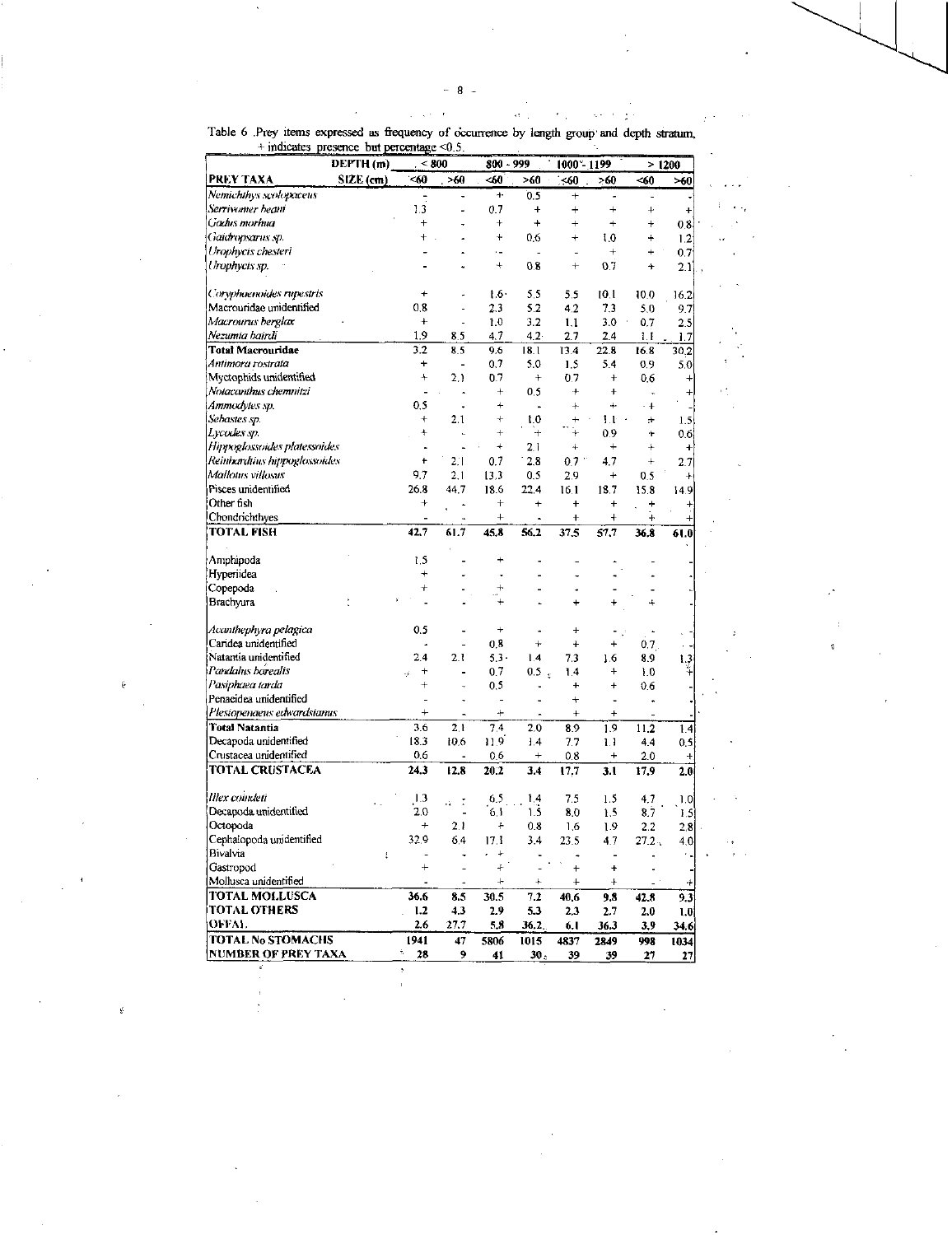

Figure 1. Emptiness percentage (%E) through years by length group (cm) and sex.



Figure 2. Emptiness (%E) and maturity (%F) percentage of females over 69 cm.